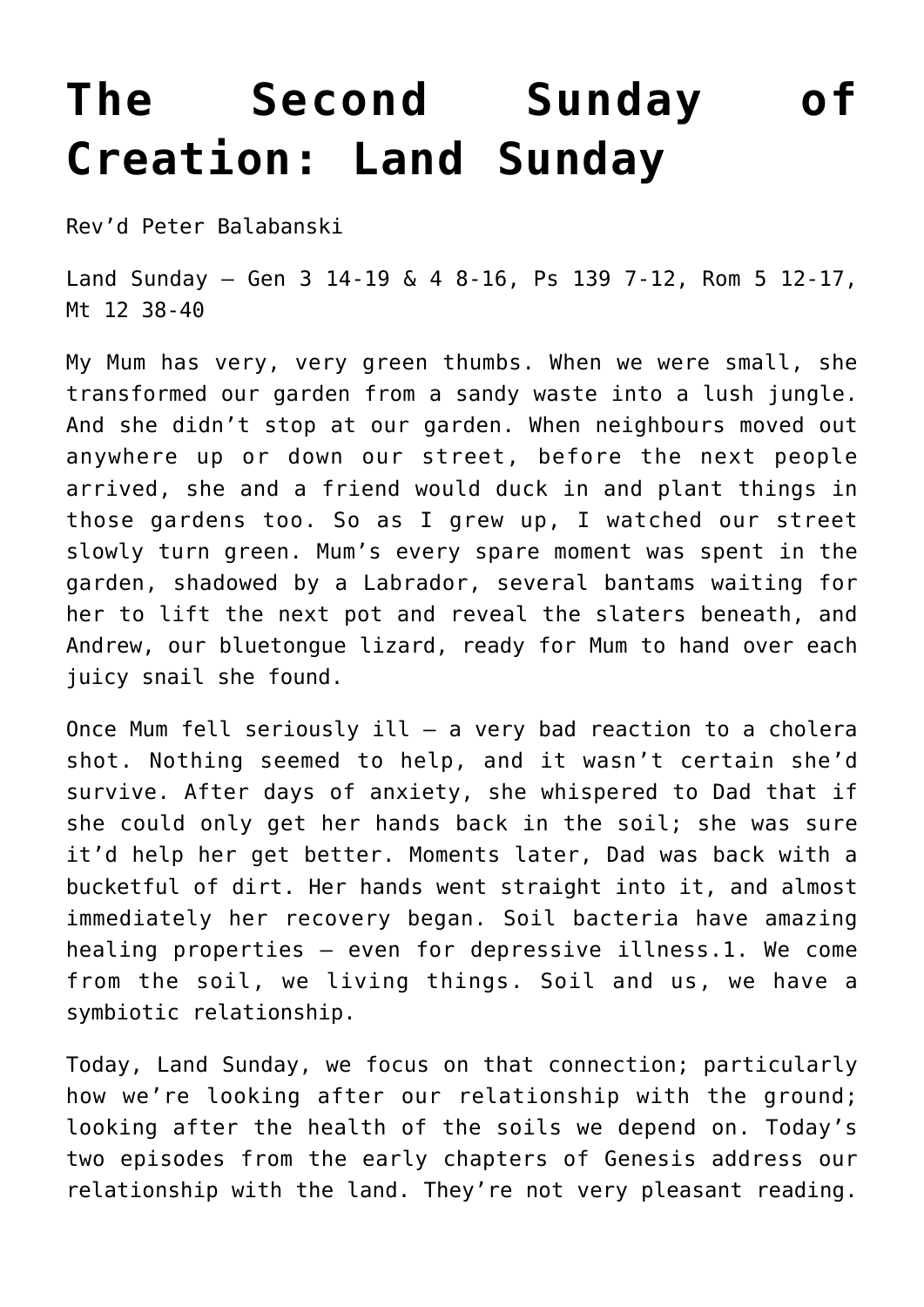We came in at the moment where Adam and Eve were banished from the garden because they'd betrayed God's trust. Then we moved on to the story of a cold-blooded murder; Cain killed his brother Abel. These are early episodes in a series of catastrophes described in Gen 3–11 which Christian tradition knows as 'the fall'; terrible choices which lock humanity out of paradise and alienate us from each other and from God.

We normally focus on the way 'the fall' alienated humanity from God. But today is Land Sunday, so we're also reminded to look at the impact of 'the fall' both on Earth herself, and on our relationship with the soil. Significant when you think, only last week, we named soil our Mother; Earth, the Mother of all living things.

In the first episode we heard today – the expulsion from paradise – something odd happened. As well as suffering the consequences of our folly – one of which was the curse of patriarchy – God declared that the ground was cursed because of what we'd done. It's like that story of The Portrait of Dorian Grey. The effects of the shocking things a man did were only visible in his portrait – something outside him, which he hid from others. That's very like what we see in today's world. Here in Australia, where land is still being clearfelled, the soil soon degrades or disappears in dust storms. It's lost its living protection from erosion. But the perpetrators are nowhere in sight; we're off stage left doing the same thing somewhere else. It's clearly happening, but today yet another government is gutting the Environment Protection and Biodiversity Conservation Act. But more on that another day.

The second episode we read in Genesis today saw Cain murder his brother Abel. Cain is earlier identified as a tiller of the land; a settled farmer growing crops. Abel is a keeper of sheep; a nomadic shepherd. I can't think of a time or a country where these two ways of life have not been in conflict, and nomads / subsistence farmers are always the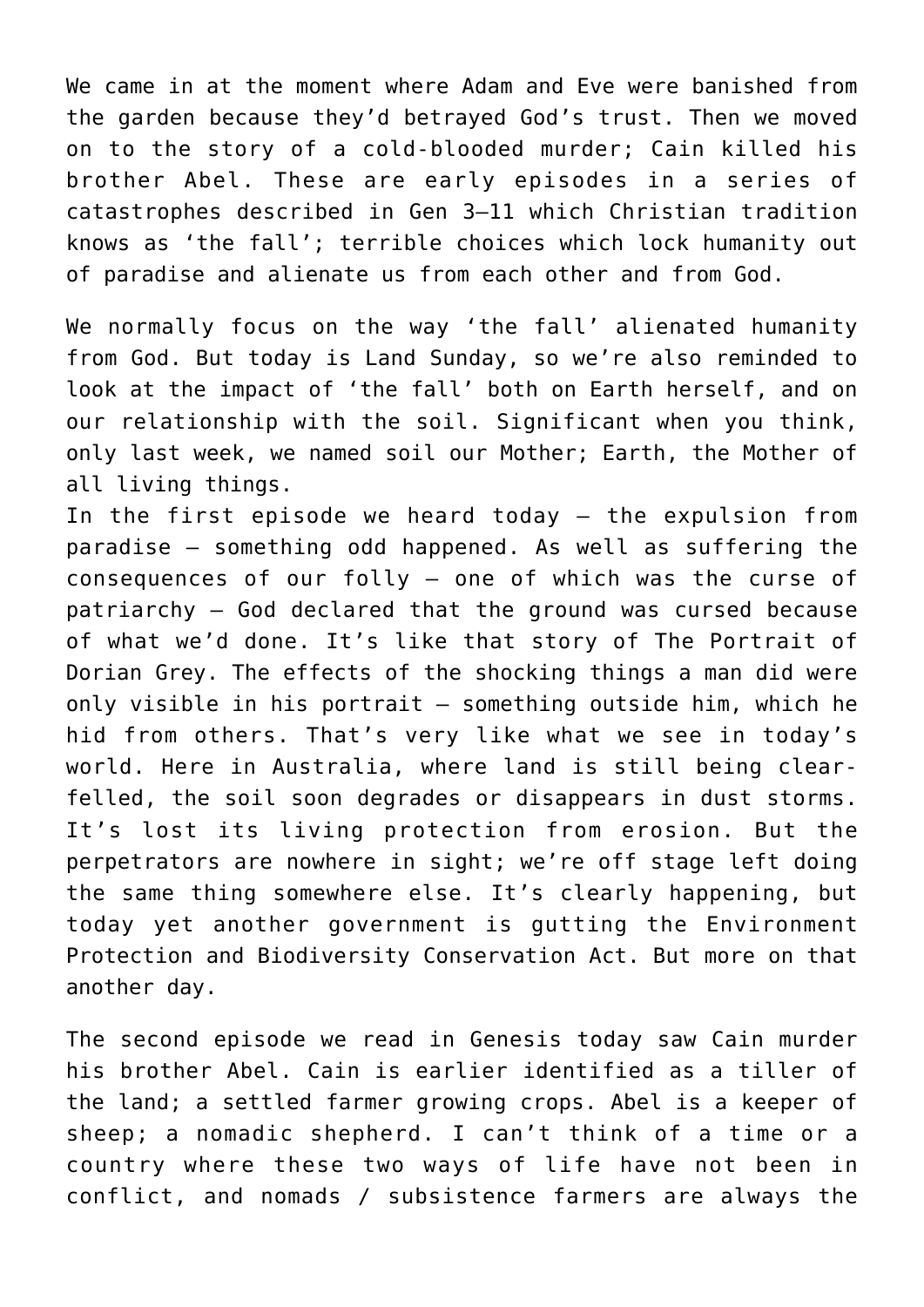losers. Right now in the Amazon, the Arctic, Mongolia, Indonesia the Philippines, and PNG, they're still being evicted and murdered by people who replace their way of life with the settled agriculture our insatiable cities demand.

The American biblical scholar, Ched Myers, believes these stories in Genesis preserve the perspective of ancient indigenous peoples towards the 'curse' of aggressive, colonising civilisations.2. Today's chapters were probably written by exiled Israelites trying to tell the story and the lesson of their abuse – in code, of course – first the extortion they endured from their own kings, and now from Babylon who had carried them off into slavery. These chapters describe the early days in 'the longest war in history, in which relentlessly expanding civilizations conquer and exploit the Earth and all who live symbiotically with her. It continues to our day.' Myers p. 90. And of course, it's happening here too; the insatiable demands of our so-called civilization continue systematically to ruin traditional ways of life.

So what's a faithful response? Our collect prayer reminded me of a poem by W.H. Auden; 'In memory of W.B. Yeats'. Auden wrote, Earth receive an honoured guest, William Yeats is laid to rest. Our prayer of the day says something like that about us. We are sojourners passing through Creation. May we be gracious guests and mindful stewards … of your good world.

I confess I haven't lived my waking life thinking 'I'm a guest on Earth'; but I am. And when I do stop to think about it, it means that ideas I take for granted  $-$  like property ownership or citizenship – these ideas suddenly lose their solidity. They're not real things; just agreed figments of our communal imagination. No I'm a guest; a steward; not an owner. Guests and stewards have obligations. And as we were reminded last week our first vocation is as servants and protectors of what is God's.